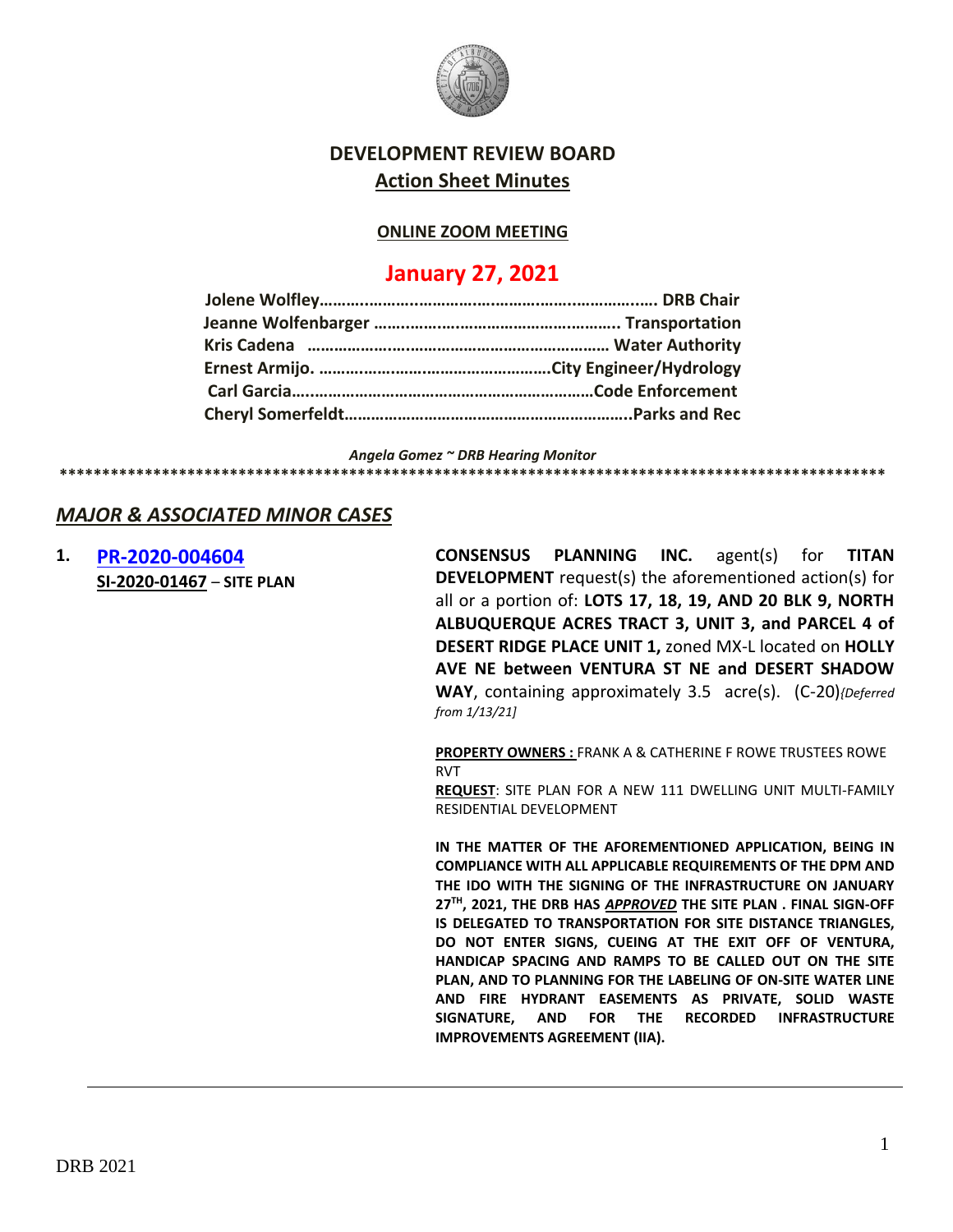| 2. | PR-2020-004604<br>SD-2021-00015 - VACATION OF PUBLIC<br><b>EASEMENT</b><br>SD-2021-00014 - PRELIMINARY/FINAL<br><b>PLAT</b> | <b>CONSENSUS</b><br><b>PLANNING</b><br>INC.<br><b>TITAN</b><br>for<br>agent<br><b>DEVELOPMENT</b> requests the aforementioned action(s) for<br>all or a portion of: LOTS 17 thru 20, NORTH ALBUQUERQUE<br>ACRES (DESERT RIDGE PLACE), zoned MX-L, located on<br>HOLLY AVE NE between VENTURA ST NE and DESERT<br><b>SHADOW WAY, containing approximately 3.5 acre(s). (C-20)</b>                          |
|----|-----------------------------------------------------------------------------------------------------------------------------|-----------------------------------------------------------------------------------------------------------------------------------------------------------------------------------------------------------------------------------------------------------------------------------------------------------------------------------------------------------------------------------------------------------|
|    |                                                                                                                             | <b>PROPERTY OWNERS: FRANK A &amp; CATHERINE F ROWE TRUSTEES ROWE</b><br><b>RVT</b><br>REQUEST: LOT CONSOLIDATION AND VACATION OF A PUBLIC UTILITY<br>EASEMENT                                                                                                                                                                                                                                             |
|    |                                                                                                                             | IN THE MATTER OF THE AFOREMENTIONED APPLICATION, BEING IN<br><b>COMPLIANCE WITH ALL APPLICABLE REQUIREMENTS OF THE DPM AND</b><br>THE IDO, THE DRB HAS APPROVED THE VACATION AS SHOWN ON<br>EXHIBIT IN THE PLANNING FILE PER SECTION 14-16-6(K) OF THE IDO.                                                                                                                                               |
|    |                                                                                                                             | IN THE MATTER OF THE AFOREMENTIONED APPLICATION, BEING IN<br>COMPLIANCE WITH ALL APPLICABLE REQUIREMENTS OF THE DPM AND<br>THE IDO, THE DRB HAS APPROVED THE PRELIMINARY/FINAL PLAT.<br>FINAL SIGN OFF IS DELEGATED TO THE WATER AUTHORITY FOR PRO-<br>RATA AMOUNT OWED, AND TO PLANNING FOR UTILITY COMPANIES<br>SIGNATURES, AGIS DXF, AMAFCA SIGNATURE AND THE APPLICATION<br>NUMBER ADDED TO THE PLAT. |
| 3. | Project # PR-2020-003887<br>(1010532)<br>SI-2020-00367 - SITE PLAN                                                          | <b>SCOTT ANDERSON</b> agent(s) for <b>MICHAEL DRESKIN</b><br>request(s) the aforementioned action(s) for all or a portion<br>of: LOT 5, BLOCK 23, BROAD ACRES ADDN, zoned MX-<br>M, located at 2818 4TH ST NW, containing approximately<br>1.27 acre(s). (H-14) [Deferred from 7/8/20, 7/22/20, 7/29/20, 8/19/20,<br>9/2/20, 9/16/2, 10/28/20], 11/4/20, 11/18/20, 12/9/20, 1/13/21]                      |
|    |                                                                                                                             | PROPERTY OWNERS: MICHAEL DRESKIN<br><b>REQUEST:</b> SITE PLAN FOR APARTMENT WITH MORE THAN 50 UNITS                                                                                                                                                                                                                                                                                                       |
|    |                                                                                                                             | DEFERRED TO FEBRUARY 10TH, 2021.                                                                                                                                                                                                                                                                                                                                                                          |
| 4. | PR-2020-003887<br>SD-2021-00010 - VACATION OF PUBLIC<br><b>EASEMENT</b>                                                     | SBS CONSTRUCTION AND ENGINEERING LLC agent(s) for<br>MICHAEL DRESKIN request(s) the aforementioned action(s)<br>for all or a portion of: LOT 1-A, 6, 7, 8, 9 & 10, BLOCK 2, CITY<br>REALTY CO.'S ADDITION NO. 1, zoned MX-M, located at<br>2818 4 <sup>TH</sup> ST NW, between PHOENIX AVE and 4 <sup>th</sup> ST,<br>containing approximately 1.269 acre(s). (H-14) [Deferred from<br>1/20/21            |
|    |                                                                                                                             | <b>PROPERTY OWNERS: MICHAEL DRESKIN</b><br>REQUEST: VACATION OF 10' PUBLIC SANITARY SEWER EASEMENT                                                                                                                                                                                                                                                                                                        |
|    |                                                                                                                             | IN THE MATTER OF THE AFOREMENTIONED APPLICATION, BEING IN<br>COMPLIANCE WITH ALL APPLICABLE REQUIREMENTS OF THE DPM AND<br>THE IDO, THE DRB HAS APPROVED THE VACATION AS SHOWN ON<br>EXHIBIT IN THE PLANNING FILE PER SECTION 14-16-6(K) OF THE IDO.                                                                                                                                                      |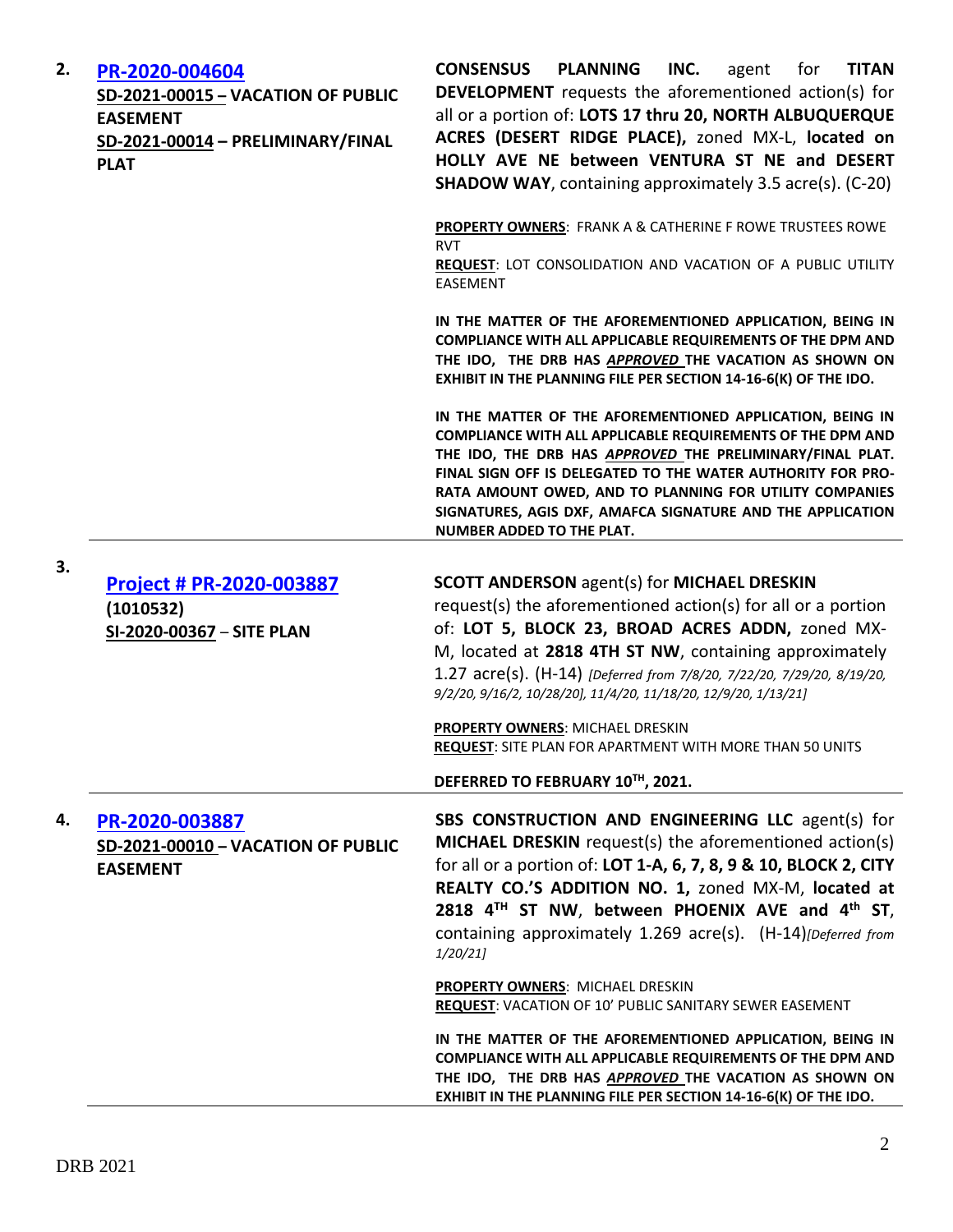#### **5. [PR-2020-003887](http://data.cabq.gov/government/planning/DRB/PR-2020-003887/DRB%20Submittals/)**

**SD-2021-00008 – PRELIMINARY/FINAL PLAT**

**SBS CONSTRUCTION AND ENGINEERING, LLC** agent(s) for **MICHAEL DRESKIN** request(s) the aforementioned action(s) for all or a portion of: **LOT 1-A, 6, 7, 8, 9 & 10, BLOCK 2, CITY REALTY CO.'S ADDITION NO. 1,** zoned MX-M, located at **2818 4th ST between PHOENIX AVE and 4th ST**, containing approximately 1.269 acre(s). (H-14) *[Deferred from 1/13/21, 1/20/21]*

**PROPERTY OWNERS**: MICHAEL DRESKIN

**REQUEST**: CONSOLIDATE LOTS, INCLUDE VACATED EASEMENT AND DEDICATE RIGHT OF WAY

**IN THE MATTER OF THE AFOREMENTIONED APPLICATION, BEING IN COMPLIANCE WITH ALL APPLICABLE REQUIREMENTS OF THE DPM AND THE IDO, WITH THE SIGNING OF THE INFRASTRUCTURE LIST ON JANUARY 27TH, 2021, THE DRB HAS** *APPROVED* **THE PRELIMINARY/ FINAL PLAT. FINAL SIGN OFF IS DELEGATED TO PLANNING FOR UTILITY COMPANIES SIGNATURES, AGIS DXF, AMAFCA SIGNATURE, MRGCD SIGNATURE LINE AND SIGNATURE ON THE PLAT, THE ADDITION OF THE PROJECT AND APPLICATION NUMBERS ON THE PLAT AND FOR THE RECORDED INFRASTRUCTURE IMPROVEMENTS AGREEMENT (IIA).**

# *MAJOR CASES*

| 6. | <b>Project #4030</b><br>PR-2020-004030<br>(1002566, 1004501, 1004503)<br>SI-2020-00540 - SITE PLAN | TIERRA WEST, LLC agent(s) for CALABACILLAS GROUP C/O<br><b>DONALD HARVILLE</b> request(s) the aforementioned action(s) for<br>all or a portion of: TRACT E-1 PLAT OF TRACTS D-1, E-1 AMAFCA<br><b>BLACK ARROYO CHANNEL ROW PARADISE HEIGHTS UNIT 1</b><br>zoned MX-M, located at GOLF COURSE RD NW between GOLF<br><b>COURSE RD NW, BLACK ARROYO and WESTSIDE BLVD containing</b><br>approximately 8.77 $\arccos 0$ . (A-12,13) |
|----|----------------------------------------------------------------------------------------------------|---------------------------------------------------------------------------------------------------------------------------------------------------------------------------------------------------------------------------------------------------------------------------------------------------------------------------------------------------------------------------------------------------------------------------------|
|    |                                                                                                    | PROPERTY OWNERS: CALABACILLAS GROUP C/O DONALD HARVILLE<br><b>REQUEST: SITE PLAN FOR APARTMENT WITH MORE THAN 50 UNITS</b>                                                                                                                                                                                                                                                                                                      |

**DEFERRED TO FEBRUARY 24TH, 2021.**

# **7. PR-2020-004717 SD-2020-00226 – VACATION OF PUBLIC RIGHT OF WAY**

**TIM BORROR** agent(s) for **TRB HOLDINGS LLC** request(s) the aforementioned action(s) for all or a portion of: **PARCELS B-1, B-2, & B-3,** zoned MX-M, located at **12701, 12712, & 12714 SAN JACINTO AVE NE ON COPPER between TRAMWAY and CHELWOOD**, containing approximately 0.29acre(s). (K-22)

**PROPERTY OWNERS**: TIM BORROR TRB HOLDINGS **REQUEST**: VACATION OF PUBLIC RIGHT OF WAY TO THE NORTH OF THREE LOTS, WHICH ARE CURRENTLY NOT IN USE

**DEFERRED TO FEBRUARY 10TH, 2021.**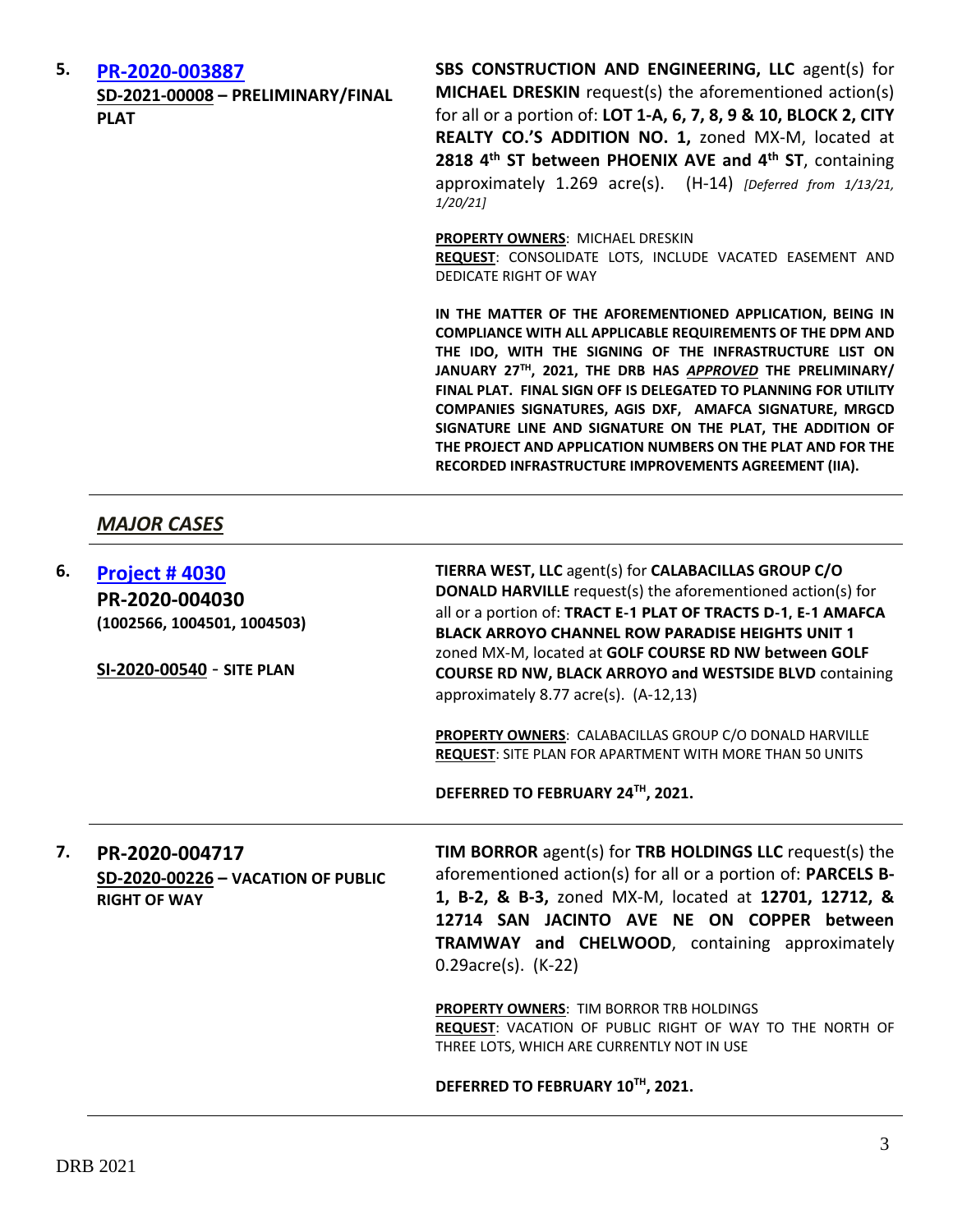### **8. [PR-2019-002610](http://data.cabq.gov/government/planning/DRB/PR-2019-002610/DRB%20Submittals/PR-2019-002610_Jan_27_2021%20(VPE,%20VRWs,%20P&F)/)**

**SD-2021-00004 – PRELIMINARY/FINAL PLAT SD-2021-00005 – VACATION OF PUBLIC EASEMENT SD-2021-00006 – VACATION OF RIGHT OF-WAY ditch ROW SD-2021-00007 – VACATION OF RIGHT OF-WAY Meadow road**

**JAG PLANNING & ZONING/ANDREW GARCIA** agent(s) for **MCHT LLC, MARTIN HAYNES** request(s) the aforementioned action(s) for all or a portion of: **LOT 26-B PLAT OF LOTS 26-A & 26-B ALVARADO GARDENS UNIT 1, ALVARADO GARDENS,** zoned R-A, located between **CAMPBELL RD NW and MATTHEW AVE NW**, containing approximately 0.8388 acre(s). (G-13)

**PROPERTY OWNERS**: MCHT LLC **REQUEST**: VACATION OF ROW

**IN THE MATTER OF THE AFOREMENTIONED APPLICATION, BEING IN COMPLIANCE WITH ALL APPLICABLE REQUIREMENTS OF THE DPM AND THE IDO, THE DRB HAS** *APPROVED* **THE VACATIONS AS SHOWN ON EXHIBITS IN THE PLANNING FILE PER SECTION 14-16-6(K) OF THE IDO.**

**IN THE MATTER OF THE AFOREMENTIONED APPLICATION, BEING IN COMPLIANCE WITH ALL APPLICABLE REQUIREMENTS OF THE DPM AND THE IDO, THE DRB HAS** *APPROVED* **THE PRELIMINARY/FINAL PLAT. FINAL SIGN OFF IS DELEGATED TO: PLANNING FOR UTILITY COMPANIES SIGNATURES, AGIS DXF, MRGCD SIGNATURE LINE AND SIGNATURE ADDED TO THE PLAT, AND REAL PROPERTY SIGNATURE**

**9. [PR-2020-004708](http://data.cabq.gov/government/planning/DRB/PR-2020-004708/DRB%20Submittals/) SI-2020-001411** – **SITE PLAN** **JESSICA LAWLIS, DEKKER/PERICH/SABATINI** agent(s) for **JUSTIN BAIARDO, EXECUTIVE DIRECTOR EXPLORE ACADEMY** request(s) the aforementioned action(s) for all or a portion of: **3-C REPLAT LOT 3 INTERSTATE INDUSTRIAL TRACT UNIT II** zoned NR-BP located at **6600 GULTON CT NE**, containing approximately 10.0 acre(s). (E-17)*[Deferred from 1/6/21]*

#### **PROPERTY OWNERS**: ARTEZ 6600 GULTON LLC

**REQUEST**: THE PHASED RENOVATION OF THE EXISTING FACILITY TO ACCOMMODATE A SCHOOL, INCLUDING THE CONSTRUCTION OF A NEW GYM TOTALING APPROX 17,000 SQ FT.

#### **DEFERRED TO FEBRUARY 3rd, 2021.**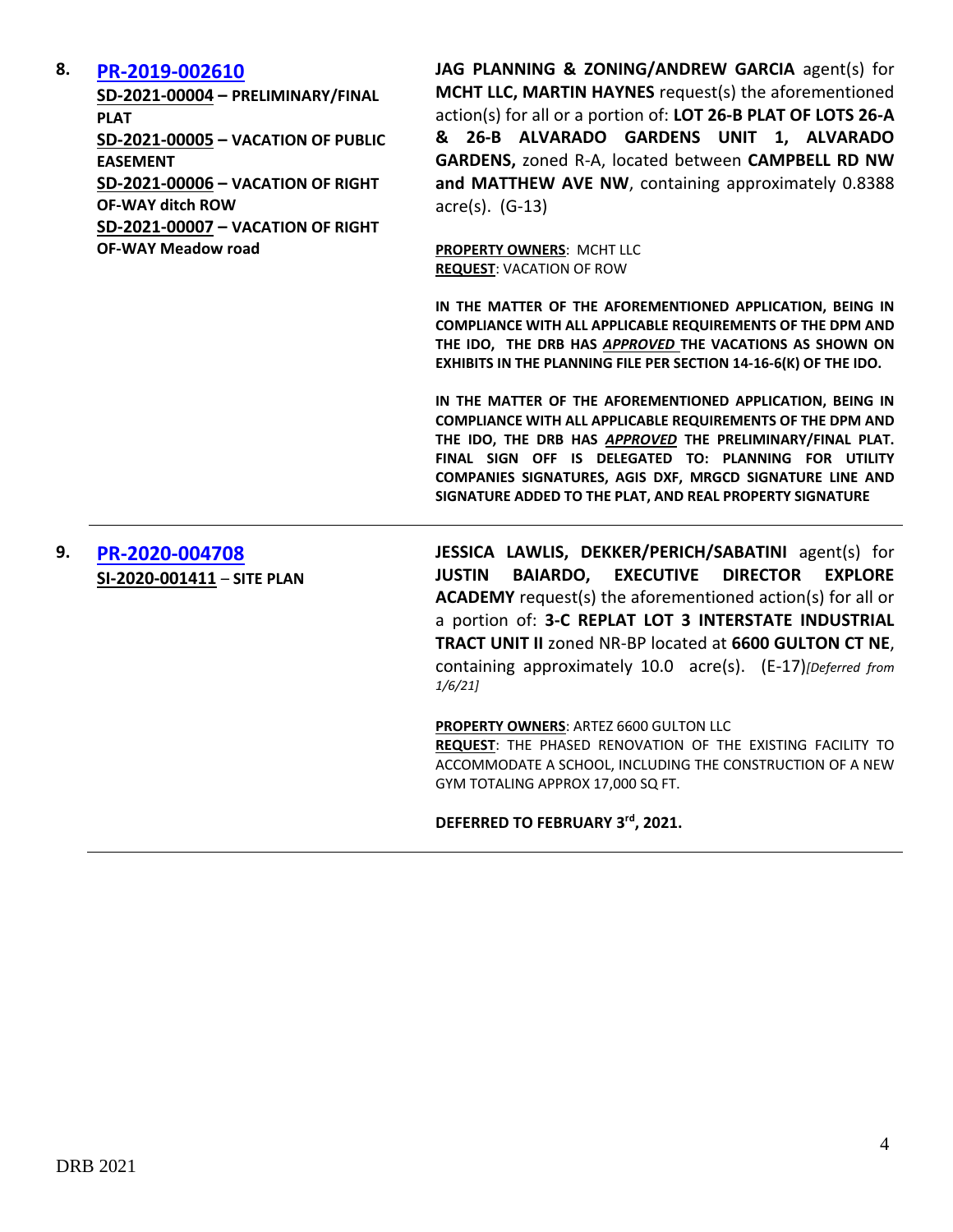| 10. | PR-2019-002479<br>SD-2020-00196- VACATION OF RIGHT-<br><b>OF-WAY</b><br>SD-2020-00195 - PRELIMINARY/FINAL<br><b>PLAT</b> | ARCH + PLAN LAND USE CONSULTANTS agent(s) for SMI<br>ASSETS LLC request(s) the aforementioned action(s) for all<br>or a portion of: TR B PLAT, TR C PLAT, AND TR D PLAT OF<br>TRACTS B, C AND D FAIRVIEW PARK CEMETERY (BEING A<br>REPLAT OF FAIRVIEW PARK CEMETERY) AND THE<br>REMAINING NE'LY PORT OF TR IN THE NW 1/4, NW 1/4<br>SEC 27T10N R3E, zoned NR-SU located at 700 YALE BLVD SE<br>& 621 COLUMBIA DR SE, containing approximately 25.56<br>acre(s). (L-15 & L-16) [Deferred from 12/2/20, 12/16/20, 1/6/21]<br>PROPERTY OWNERS: SMI ASSETS LLC<br><b>REQUEST: LOT CONSOLIDATION</b> |
|-----|--------------------------------------------------------------------------------------------------------------------------|-------------------------------------------------------------------------------------------------------------------------------------------------------------------------------------------------------------------------------------------------------------------------------------------------------------------------------------------------------------------------------------------------------------------------------------------------------------------------------------------------------------------------------------------------------------------------------------------------|
|     |                                                                                                                          | DEFERRED TO FEBRUARY 10th, 2021.                                                                                                                                                                                                                                                                                                                                                                                                                                                                                                                                                                |
| 11. | PR-2020-004138<br>SD-2020-00225 - BULK LAND PLAT                                                                         | HUITT-ZOLLARS, INC. agent(s) for MDS INVESTORS LLC<br>request(s) the aforementioned action(s) for all or a portion<br>of: TRACT A-1-A-5, TRACT A-4, TRACT A-1-A-4 & TRACT A-1-<br>A-3, MESA DEL SOL INNOVATION PARK, zoned PC, located<br>on BOBBY FOSTER, containing approximately 55 acre(s). (R-<br>15 & R-16)[Deferred from 1/20/21]                                                                                                                                                                                                                                                        |
|     |                                                                                                                          | PROPERTY OWNERS: MDS INVESTORS LLC<br><b>REQUEST: BULK LAND PLAT</b>                                                                                                                                                                                                                                                                                                                                                                                                                                                                                                                            |
|     |                                                                                                                          | DEFERRED TO FEBRUARY 3RD, 2021.                                                                                                                                                                                                                                                                                                                                                                                                                                                                                                                                                                 |
|     |                                                                                                                          |                                                                                                                                                                                                                                                                                                                                                                                                                                                                                                                                                                                                 |

- *MINOR CASES*
- **12. [PR-2019-002765](http://data.cabq.gov/government/planning/DRB/PR-2019-002765/DRB%20Submittals/) SD-2020-00218 – PRELIMINARY/FINAL PLAT**

**RED SHAMROCK** request(s) the aforementioned action(s) for all or a portion of: **LOTS 8A, 8B, 9A, 9B, 9C,** zoned NR-C, located on **ST. JOSEPHS DR NW between ATRISCO DR NW**  and COORD BLVD NW, containing approximately 14.5 acre(s). (G-11)*(Deferred from 12/16/20, 1/6/21]*

**PROPERTY OWNERS**: RED SHAMROCK **REQUEST**: SUBDIVIDE 2 EXISTING LOTS INTO 5 LOTS

**DEFERRED TO FEBRUARY 3RD, 2021.**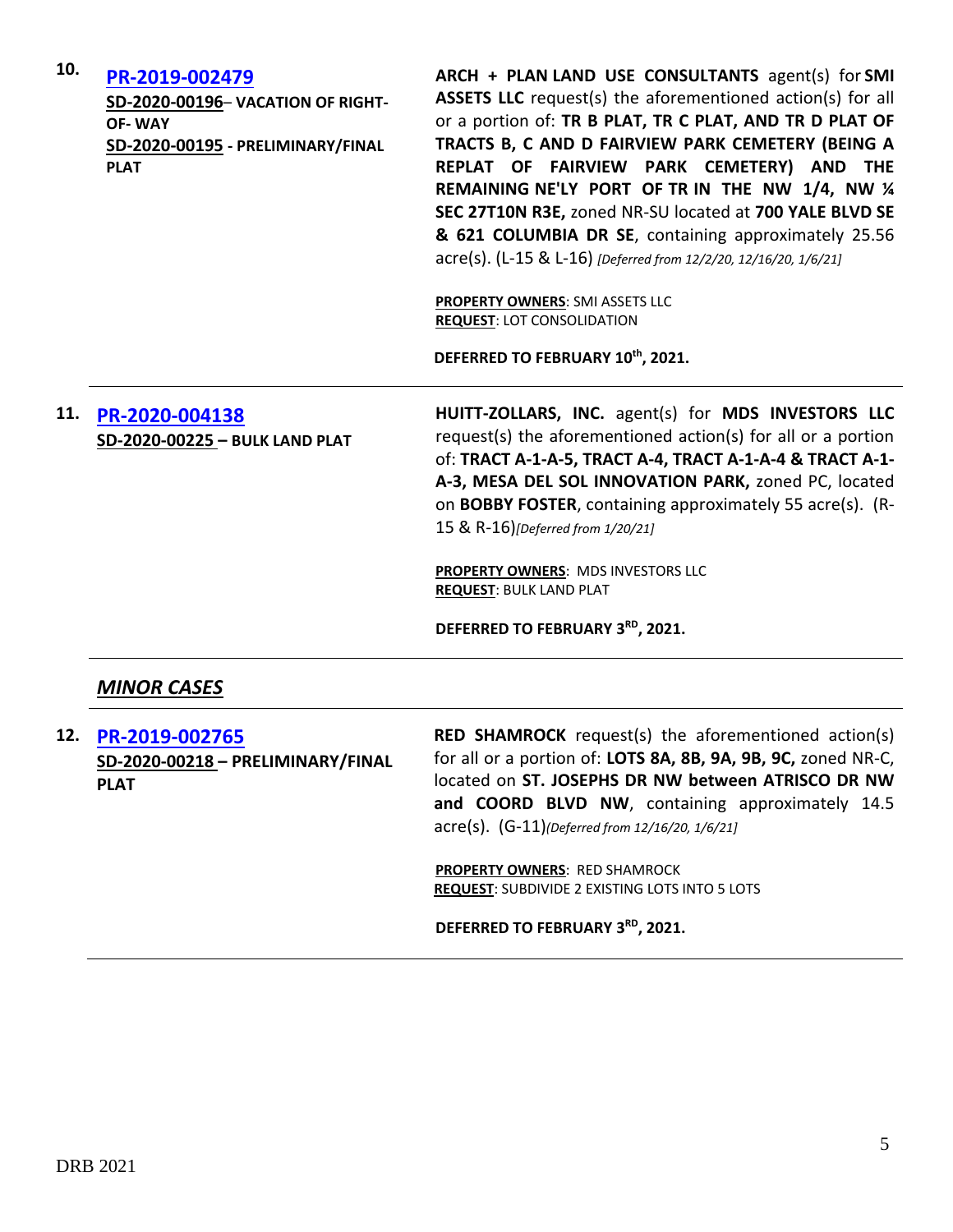#### **13. [PR-2019-002976](http://data.cabq.gov/government/planning/DRB/PR-2019-002976/DRB%20Submittals/)**

**SD-2020-00210 – PRELIMINARY/FINAL PLAT VA-2020-00447 – SIDEWALK WAIVER** *(Sketch plat 10/23/19)*

**CSI – CARTESIAN SURVEYS, INC.** agent(s) for **BEELING ARMIJO** request(s) the aforementioned action(s) for all or a portion of: **LOT 9, EASTERLY PORTION OF 20 FT LOT 8 AND PORTION OF LOT 10, BLOCK 2, SANDIA MANOR** zoned R-1D, located at **17400 HILLDALE RD NE between HILDALE RD NE and CAMINO DE LA SIERRA NE**, containing approximately 0.5108 acre(s). (K-23) *{Deferred from 12/9/2, 1/13/210]*

**PROPERTY OWNERS**: BEELING ARMIJO

**REQUEST**: SUBDIVIDE LOTS, ELIMINATE INTERIOR LOT LINES OF 3 EXISTING LOTS CREATING ONE NEW LOT, DEDICATE EASEMENTS

**DEFERRED TO FEBRUARY 3RD, 2021.**

# **14. [PR-2019-002609](http://data.cabq.gov/government/planning/DRB/PR-2019-002609/DRB%20Submittals/) SD-2020-00217 – PRELIMINARY/FINAL PLAT**

**ARCH + PLAN LAND USE CONSULTANTS** agent(s) for **JAB RE INVESTMENTS LLC** request(s) the aforementioned action(s) for all or a portion of: **LOT 14, FLORAL GARDENS,** zoned R-1, located at **2454 ROSE NW between FLORAL RD and SARITA AVE**, containing approximately 0.4117 acre(s). (H-13)*[Deferred from 12/16/20]*

**PROPERTY OWNERS**: JABRE INVESTMENTS LLC **REQUEST**: CREATE 2 LOTS FROM 1 EXITING LOT

**DEFERRED TO FEBRUARY 24TH, 2021.**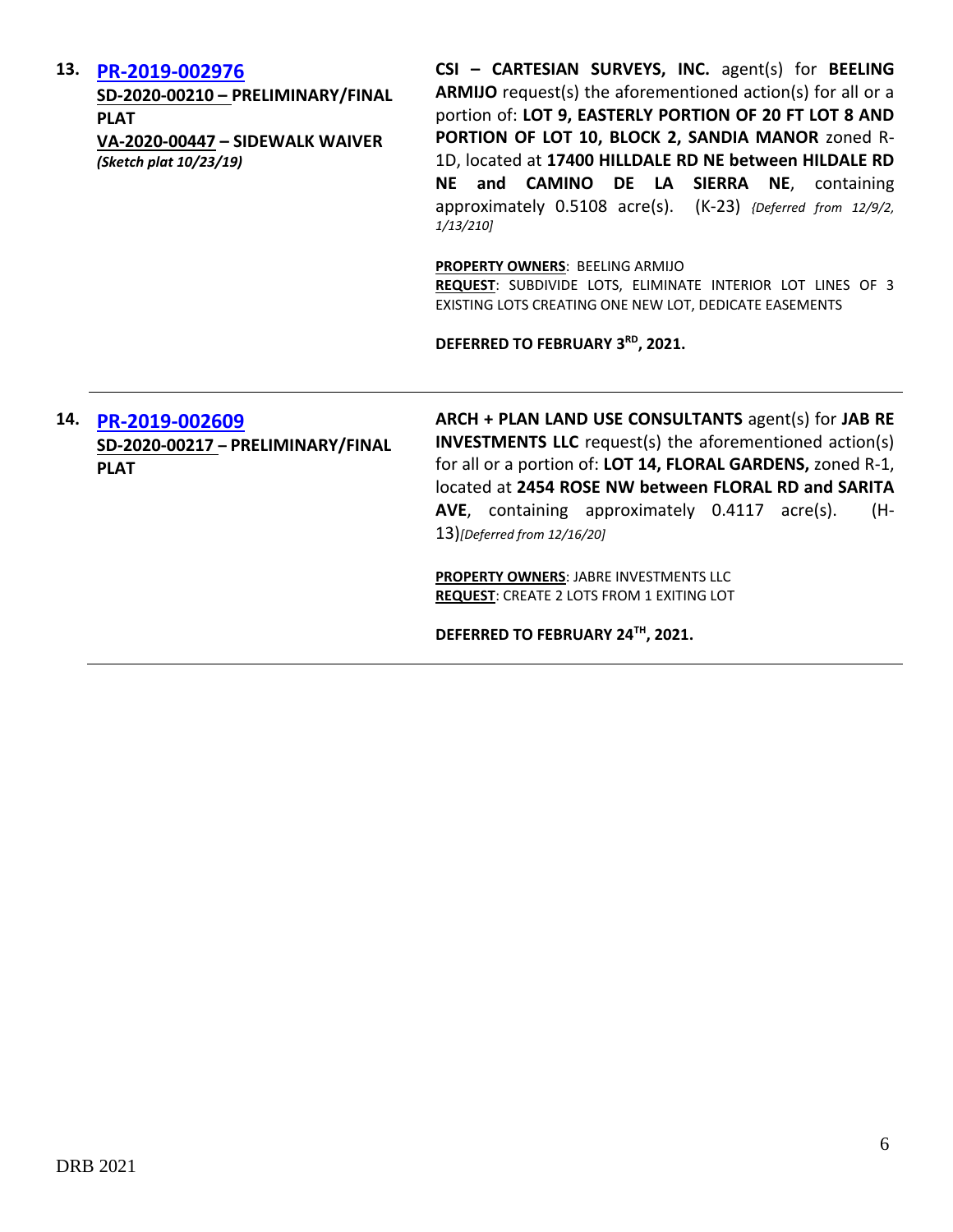#### **15. [Project # PR-2019-002607](http://data.cabq.gov/government/planning/DRB/PR-2019-002607/DRB%20Submittals/)**

**SD-2020-00026 - PRELIMINARY/FINAL PLAT SD-2020-00107 – VACATION OF PRIVATE EASEMENT** *(Sketch Plat 7/17/19)*

**ARCH + PLAN LAND USE CONSULTANTS** agent(s) for **JOHN O. PEARSON** request(s) the aforementioned action(s) for all or a portion of: **LOT 8-B PLAT OF LOTS 8-A & 8-B UNIT 1 ALVARADO GARDENS CONT 0.8967 AC,** zoned R-A, located on **RIO GRANDE BLVD** between **ARTESANOS CT** and **CAMPBELL RD**, containing approximately 0.8967 acre(s). (G-13) *[Deferred from 1/29/20, 2/26/20, 4/8/20, 5/20/20, 7/8/20, 7/29/20, 8/26/20, 9/16/20, 9/30/20, 10/14/20, 11/18/20, 12/9/20, 12/16/20, 1/13/21]*

**PROPERTY OWNERS**: JOHN D PEARSON **REQUEST**: CREATE 2 LOTS FROM 1 EXISTING LOT

**IN THE MATTER OF THE AFOREMENTIONED APPLICATION, BEING IN COMPLIANCE WITH ALL APPLICABLE REQUIREMENTS OF THE DPM AND THE IDO, THE DRB HAS** *APPROVED* **THE VACATION AS SHOWN ON EXHIBIT IN THE PLANNING FILE PER SECTION 14-16-6(K) OF THE IDO.**

**IN THE MATTER OF THE AFOREMENTIONED APPLICATION, BEING IN COMPLIANCE WITH ALL APPLICABLE REQUIREMENTS OF THE DPM AND THE IDO, WITH THE SIGNING OF THE INFRASTRUCTURE LIST ON JANUARY 27TH, 2021, THE DRB HAS**  *APPROVED* **THE PRELIMINARY/FINAL PLAT. FINAL SIGN OFF IS DELEGATED TO THE WATER AUTHORITY FOR THE SIGNING AND RECORDING OF OFF-SITE EASEMENT AND THE INFORMATION RECORDED ON THE PLAT, AND TO PLANNING FOR THE AGIS DXF, MRGCD SIGNATURE LINE AND SIGNATURE ADDED TO THE PLAT, AND THE RECORDED INFRASTRUCTURE IMPROVEMENTS AGREEMENT (IIA).**

# *SKETCH PLAT*

**16. [PR-2021-004967](http://data.cabq.gov/government/planning/DRB/PR-2021-004967/DRB%20Submittals/PR-2021-004967_Jan_27_2021%20(Sketch)/Application/SKETCH%20PLAT%20-%20LANDS%20OF%20JOE%20GRADY.pdf) PS-2021-00012** – **SKETCH PLAT** **ARCH + PLAN LAND USE CONSULTANTS** agent for **JOSEPH & LAURIE GRADY** requests the aforementioned action(s) for all or a portion of: **MAP 31 TR 107 A2A 107 A1A1, & 107A2A,** zoned R-A, located at **3815 PEDRONCELLI NW between RIO GRANDE BLVD and ELFEGO RD**, containing approximately 1.2324 acre(s). (F-13)

**PROPERTY OWNERS**: FRANK CHAVEZ **REQUEST**: REPLAT 2 LOTS INTO 2 LOTS

**THE SKETCH PLAT WAS REVIEWED AND COMMENTS PROVIDED**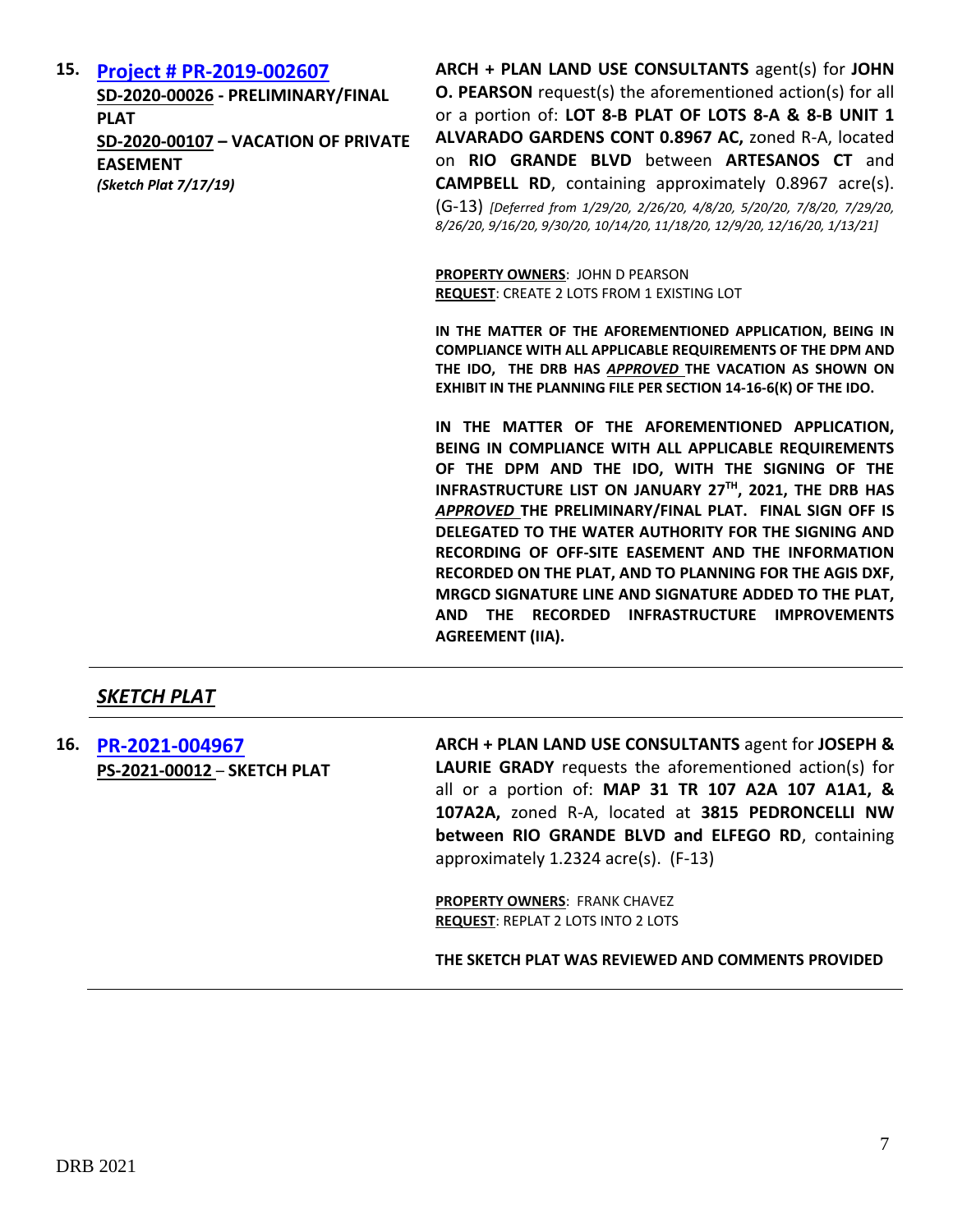| 17. | PR-2021-004968<br>PS-2021-00013 - SKETCH PLAT | BOHANNAN HUSTON INC. agent for PULTE GROUP<br>requests the aforementioned action(s) for all or a portion<br>of: TRACT B-A & B-2, LA CUENTISTA SUBDIVISION, zoned R-<br>ML, located on ROSA PARKS RD NS between UNSER BLVD<br>NW and KIMMICK DR NW, containing approximately 59<br>$\arccos 0$ . (C-10)<br>PROPERTY OWNERS: PULTE GROUP<br><b>REQUEST: SKETCH PLAT REVIEW</b> |
|-----|-----------------------------------------------|------------------------------------------------------------------------------------------------------------------------------------------------------------------------------------------------------------------------------------------------------------------------------------------------------------------------------------------------------------------------------|
|     |                                               | THE SKETCH PLAT WAS REVIEWED AND COMMENTS PROVIDED                                                                                                                                                                                                                                                                                                                           |
| 18. | PR-2021-004964<br>PS-2021-00010 - SKETCH PLAT | CSI - CARTESIAN SURVEYS, INC. agent for WESTWAY<br>HOMES the aforementioned action(s) for all or a portion of:<br>LOT LOTS 1 & 2, MESA DEL SOL MONTAGE, UNIT 3B, zoned<br>PC, located on O'KEEFE AVE between WITKIN ST SE and<br><b>STRYKER RD SE, containing approximately 0.2231 acre(s).</b><br>$(S-16)$                                                                  |
|     |                                               | PROPERTY OWNERS: CARAZON DEL MESA and MARIA M GREGORY<br>REQUEST: LOT LINE ADJUSTMENT CREATING 2 LOTS FROM 2 EXISTING<br><b>LOTS</b>                                                                                                                                                                                                                                         |
|     |                                               | THE SKETCH PLAT WAS REVIEWED AND COMMENTS PROVIDED                                                                                                                                                                                                                                                                                                                           |
| 19. | PR-2021-004966<br>PS-2021-00011 - SKETCH PLAT | GAVINO AND PEGGY LOPEZ requests the aforementioned<br>action(s) for all or a portion of: LOTS 14 & 15, ALBRIGHT &<br>MOORE ADDITION zoned R-1A, located at 1419<br><b>LOS</b><br><b>TOMASES</b> DR between $6^{th}$ ST and $7^{h}$ ST, containing<br>approximately .1894 acre(s). (J-14)                                                                                     |
|     |                                               | PROPERTY OWNERS: LORNA BLOOMBERG<br><b>REQUEST: LOT LINE ELIMINATION</b>                                                                                                                                                                                                                                                                                                     |
|     |                                               | THE SKETCH PLAT WAS REVIEWED AND COMMENTS PROVIDED                                                                                                                                                                                                                                                                                                                           |